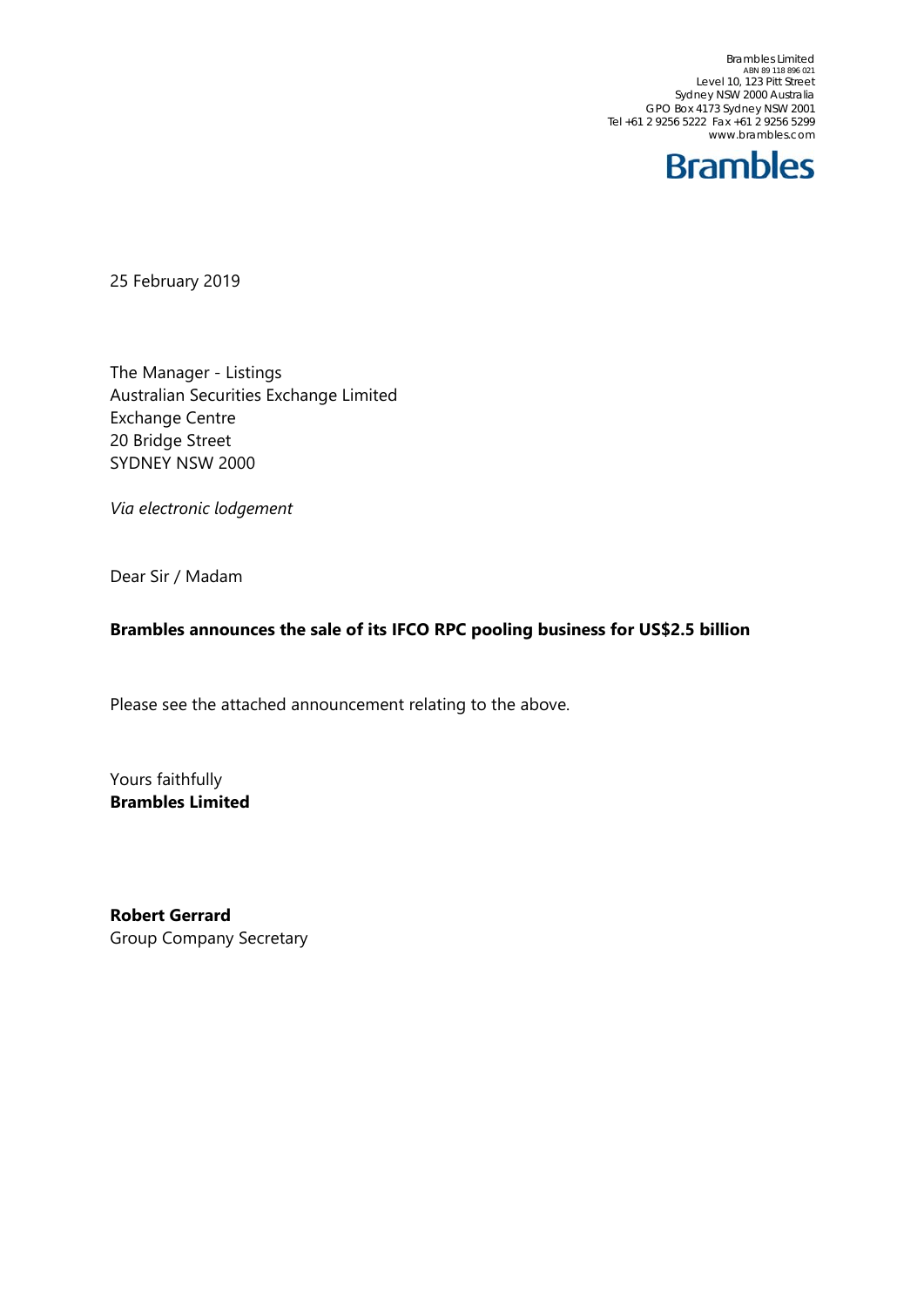# **Brambles**

### **Brambles announces the sale of its IFCO RPC pooling business for US\$2.5 billion**

**Sydney – 25 February 2019:** Brambles today announced that it has entered into a binding agreement to sell its IFCO reusable plastic containers (RPC) business to Triton and Luxinva (a wholly-owned subsidiary of the Abu Dhabi Investment Authority) for an enterprise value of US\$2.51bn. The transaction is subject to customary regulatory approvals and is expected to be completed during the second quarter of calendar year 2019.

Brambles' Chairman Stephen Johns said: "In August 2018, we announced that we would seek to separate IFCO through either a demerger or a sale by way of a dual track process. As well as progressing the demerger option, a robust and competitive sale process generated strong interest. We are pleased today to announce the sale of IFCO which we believe delivers greater value for shareholders, including a significant return of cash proceeds to shareholders.

"The IFCO team has been an important and valued part of the Brambles business, and on behalf of the Board I'd like to thank them for their contribution over the past eight years. The interest shown in IFCO during the separation process is testimony to how highly appreciated the IFCO business is, and we wish Wolfgang Orgeldinger and his team every success in the future," Stephen said.

Brambles' CEO Graham Chipchase said: "The sale will allow Brambles to focus on our strategic priorities and to pursue continued revenue growth within our core markets, while also reviewing additional opportunities in emerging markets, through product and service innovation and use of technology through the supply chain. Our ambition remains to lead the platform pooling industry in customer service, innovation and sustainability".

In FY18, IFCO generated revenues of US\$1,098m, EBITDA of US\$248m and Underlying Profit of US\$133m1.

Brambles expects to receive approximately US\$2.36bn of net cash proceeds from the transaction, after taxes, transaction costs, and balance sheet items, subject to customary closing adjustments.

#### **Return of proceeds to shareholders**

Brambles intends to return up to US\$1.95bn of proceeds from the transaction to shareholders, through a combination of a pro-rata return of cash of approximately US\$300m and an on-market share buy-back of up to US\$1.65bn. The balance of the proceeds will be used to repay debt to maintain leverage in line with the Board approved credit policy.

The pro rata return of cash, which will be made to all shareholders, is expected to be approximately 29 Australian cents per share, in line with (and in addition to) Brambles' annual dividend payout.

Further details of the on-market buy-back and pro-rata return of cash will be provided to shareholders upon completion of the transaction. Both components are subject to the completion of the transaction, with the prorata return of cash also subject to obtaining an ATO ruling and shareholder approval.

As previously announced, Brambles is evaluating its dividend policy and will update the market on the outcome of this evaluation as part of its 2019 full-year results presentation. Brambles reaffirms its commitment to maintaining a strong investment grade credit rating and its intention to maintain its current progressive dividend policy for its 2019 full-year dividend<sup>2</sup>.

<sup>&</sup>lt;sup>1</sup> Restated in accordance with AASB 15, per the 1H19 published Background information.

<sup>&</sup>lt;sup>1</sup> Restated in accordance with AASB 15, per the 1H19 published Background information.<br><sup>2</sup> The actual amount of the 2019 full-year dividend (and any future dividends), consistent with Brambles' current dividend policy wil Brambles financial performance, cash requirements during the period and any unforeseen circumstances.